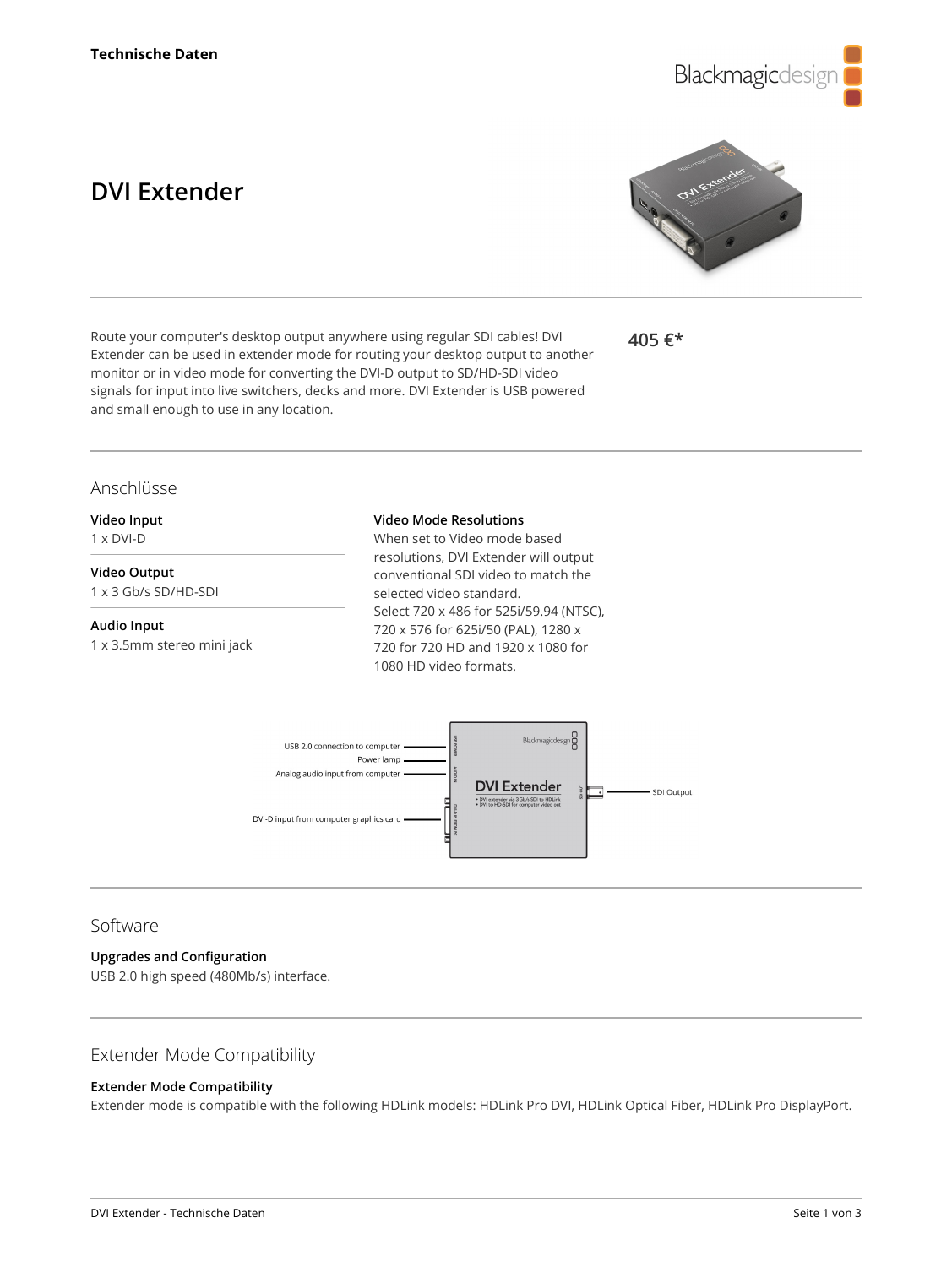# Strombedarf

**USB** 1 X USB 2.0 port and cable

#### **Power Supply**

Requires USB 2.0 connection for power. Compatible with iPod USB power adapter.

### Betriebssysteme



Mac OS X 10.10 Yosemite, Mac OS X 10.11 El Capitan oder höher



Windows 8.1 oder Windows 10

# Physische Spezifikationen



## Physische Installation

Blackmagic Converter Utility software installed via computer's USB 2.0 port.

# Umgebung

**Operating Temperature** 0° to 40° C (32° to 104° F) **Storage Temperature** -20° to 45° C (-4° to 113° F)

**Relative Humidity** 0% to 90% non-condensing

# Im Lieferumfang enthalten

DVI Extender Software CD

### Garantie

12 Month Limited Manufacturer's Warranty.